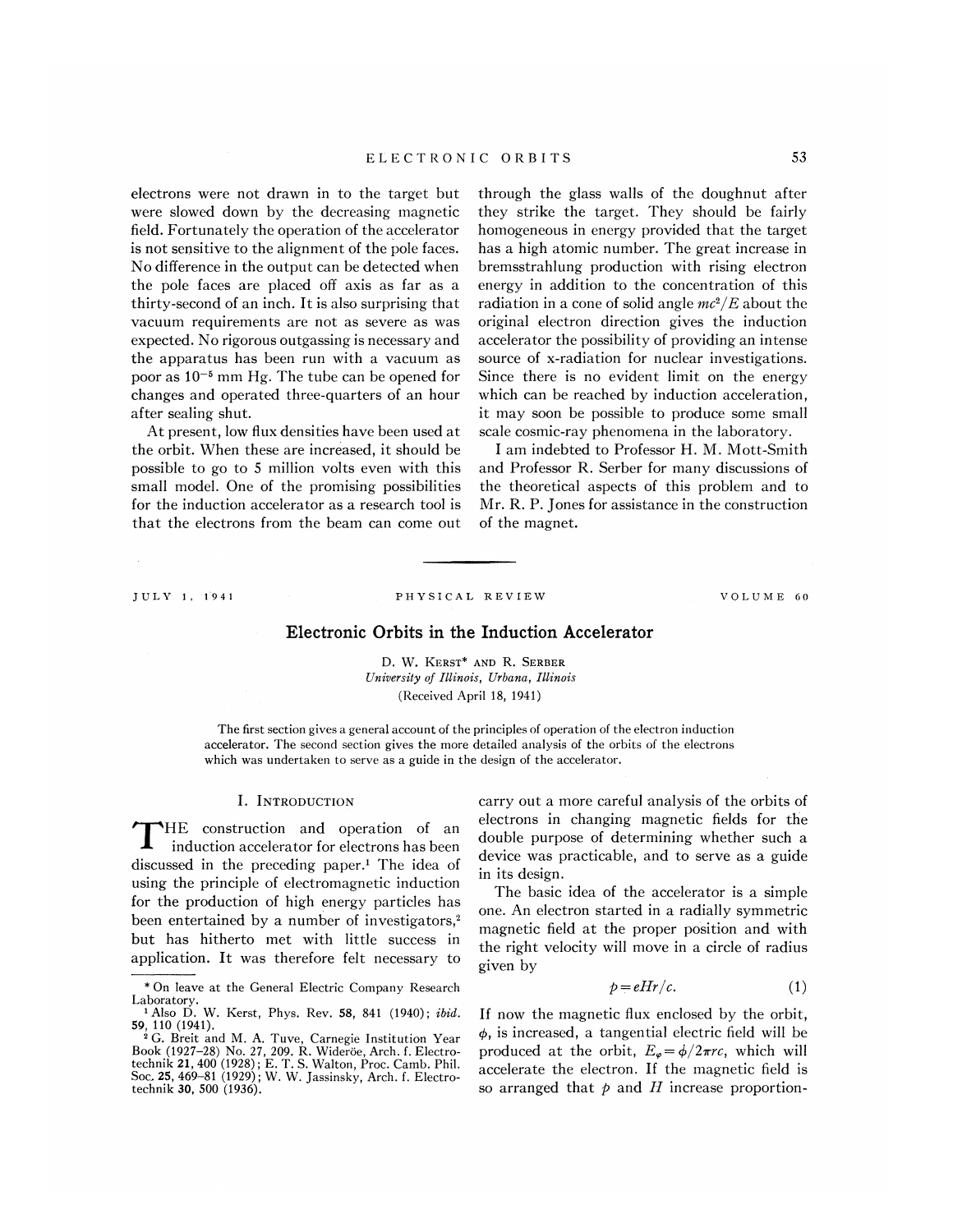ately, the radius of the orbit will remain unchanged; the electron continues to move in the equilibrium orbit  $(r = r_0)$ , but with momentum constantly increasing as  $H$  is increased.

The condition for the existence of such an equilibrium orbit is readily found. The rate of increase of momentum is

which gives

$$
p = e(\phi - \phi_1)/2\pi r_0 c.
$$

 $\dot{p} = e\dot{\phi}/2\pi r_0 c$ ,

Using (1), with  $r = r_0$ , we find

$$
H = (\phi - \phi_1)/2\pi r_0^2.
$$
 (2)

Thus the change in flux through the orbit must be twice that which would obtain if the magnetic field were uniform in space. To satisfy this requirement one must have a strong central field to supply the necessary flux, and a weaker field to hold the electron in its circular orbit.

The energies which can be obtained by this means are quite high. The Illinois accelerator  $(r_0 = 7.5 \text{ cm}, H_{\text{max}} = 1200 \text{ gauss})$  should give, according to (1), electrons of 2.<sup>2</sup> Mev. It will be observed that, since the phase of the electron in its orbit is immaterial to the operation of the accelerator, the relativistic change of mass with velocity causes no difficulty for a machine of this type.

However, the very fact that such high velocities are attained brings with it new difficulties which at first sight seem rather formidable. Since, during most of the time the electron is being accelerated, its velocity is very nearly the velocity of light, its path length in the machine is very great. The magnet of the Illinois machine was activated by 600-cycle a.c., and the acceleration took place during a quarter-cycle. In this time the electrons traveled nearly 100 kilometers and made about 200,000 revolutions. It is therefore essential, to obtain any appreciable beam intensity and to overcome the effects of scattering by the residual gas and of space charge, that there be strong focusing forces to hold the electron in its equilibrium orbit.

The focusing requirements impose additional restrictions on the form of the magnetic field. Consider first the radial focusing, that is, the motion in the plane of the orbit. The equilibrium Eq. (1) is just the condition for the balancing of

the magnetic and centrifugal forces. If the electron is displaced from the equilibrium radius, an unbalanced force will act, and, since the centrifugal force is proportional to  $1/r$ , this force will be directed towards the equilibrium radius provided the magnetic field falls off less rapidly than  $1/r$ . The electron, when displaced, will then oscillate around the equilibrium orbit. We shall see that this is a damped oscillation; $3$  its amplitude is proportional to  $H^{-\frac{1}{2}}$ . The focusing



FIG. 1. The figures represent the developed paths of electrons.  $r_0$  is the position of the equilibrium orbit, and  $r_i$ is the position of the instantaneous circle. The injector is at 0. (A) Path of an electron injected tangentially on its instantaneous circle. It approaches  $r_0$  without oscillation. (8) Path of an electron with an instantaneous circle coincident with the equilibrium orbit. Oscillation occurs about  $r_0$ . (C) Path of an electron whose instantaneous circle does not pass through 0 at the time of injection but is between 0 and  $r_0$ . The oscillation is about  $r_i$  while  $r_i$ approaches  $r_0$ . (D) A real beam from the injector showing image formation at 1, 2, 3 and 4. The instantaneous circle is coincident with the equilibrium orbit.

is thus most effective at small velocities, where scattering and space charge effects are most important. Figure 1(B) shows such a damped oscillation about the equilibrium radius. There will also be vertical focusing, forces tending to drive the electron back to the plane of the orbit, provided the magnetic field strength is decreasing with increasing  $r$ . The restoring force here is due to the curvature of the magnetic field near the median plane; the focusing action is similar to the magnetic focusing effective in

<sup>&</sup>lt;sup>3</sup> This can be shown in the following way. The energy of oscillation is  $E=Jv_r$ , where J is the action variable,  $\nu_r$  the frequency of oscillation. The amplitude of oscillation  $\alpha$  is given by  $E=\frac{1}{2}M(2\pi\nu_r)^2a^2$ , with M the transverse mass. Thus  $a^2 = J/2\pi^2M\nu_r$ . The frequency of rotation of the electron in its orbit is  $\nu = p/2\pi rM$ , so, writing  $n_i = \nu_r/\nu$ ,  $a^2 = Jr/\pi n_i p$ . It follows from the adiabatic invariance of the action variable that  $a \sim (r/n_i p)^{\frac{1}{2}} \sim (1/n_i H)^{\frac{1}{2}}$ . For  $H \sim 1/r^n$ ,  $n_i$  turns out to be a constant.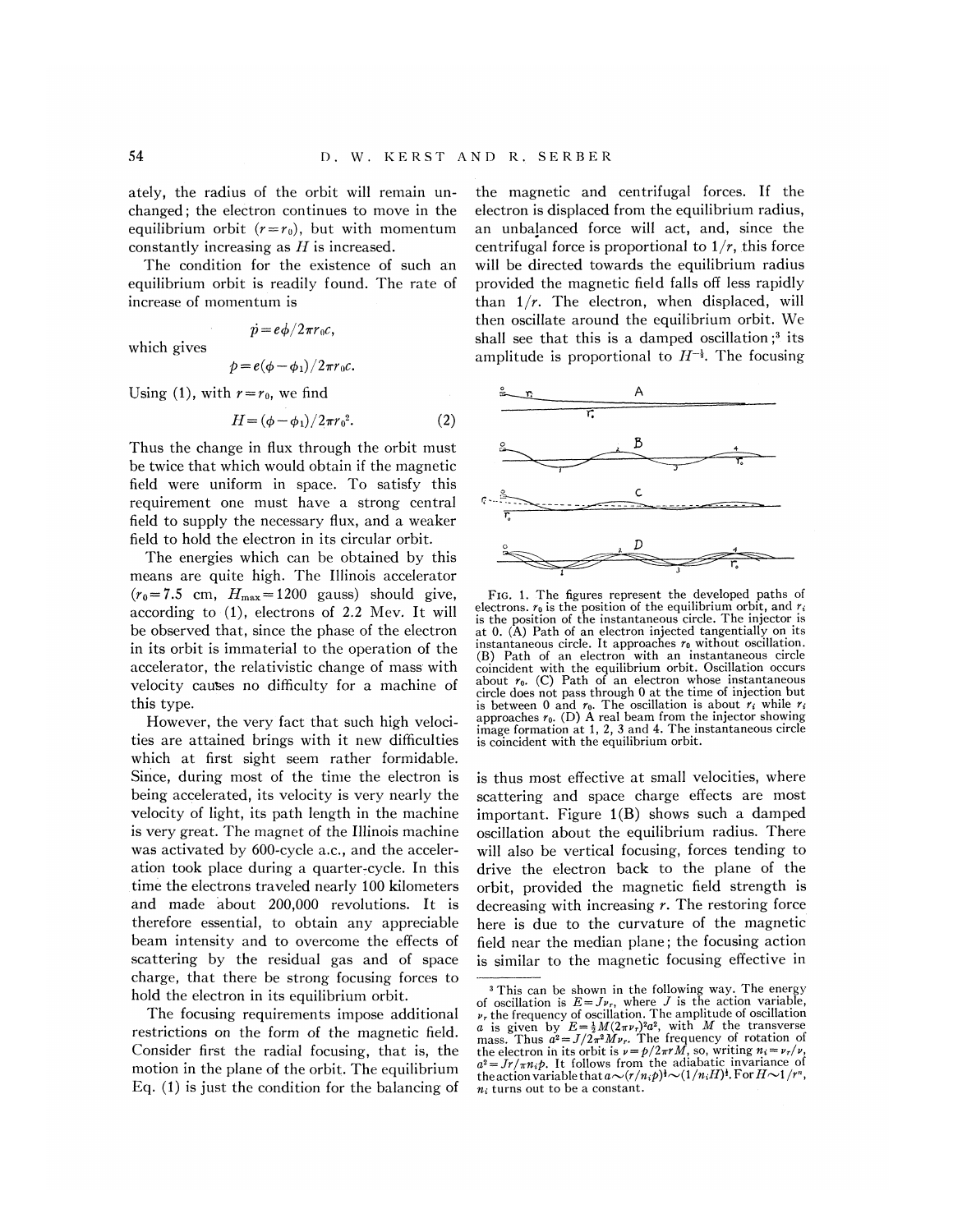the cyclotron. The vertical oscillations are similarly damped. Thus both radial and vertical focusing can be obtained, for a magnetic field which in the region of the orbit is of the form  $H \sim 1/r^n$ , within the limits  $0 < n < 1$ .

The injection of electrons into the machine is a problem which also has its difficulties. It is obviously not possible to inject the electrons at the position of the equilibrium orbit. Nor is it possible to shoot them into the magnetic field from an external source as was attempted by Wideröe; for, unless the magnetic field were increasing extremely rapidly, the orbits would be nearly symmetric around the point where the radial velocity vanished: the electrons would shoot right out again. Thus the electrons must be injected at a point within the magnetic field, either inside or outside the equilibrium orbit (in the following we shall suppose it outside).

The analysis of the paths of the electrons is greatly simplified by the fact that the magnetic field increases little during one revolution of the electron. The adiabatic theorem can therefore be applied: it states that under these circumstances the motion is very nearly the same at each instant as if the magnetic field were held fixed at its instantaneous value. Consider now an electron injected tangentially with a given momentum  $\phi$ , at radius r. As the magnetic field is increased from zero there will come a time when  $p$ , H, and r satisfy the relation (1). An electron injected at this time would, if the magnetic field remained constant, travel in a circle. The adiabatic theorem tells us that at any later time, even though the field is increasing, the position of the electron will still be given by (1); at each instant the electron is moving on its "instantaneous circle." Since the injection radius is larger than the radius of the equilibrium orbit, the flux within the instantaneous circle is less than that necessary to hold the electron at  $r$ . Momentum is gained less rapidly than necessary to keep the radius of the orbit constant, and the instantaneous circle shrinks towards the equilibrium orbit. The actual orbit of the electron will thus be a spiral which approaches the equilibrium orbit asymptotically as shown in Fig. 1(A).

This contraction of the instantaneous orbit in itself provides relatively little clearance for the injection electrodes. The contraction is fastest for small velocities, but it is inadvisable to use too small injection energies because of relatively large space charge forces and scattering. In the University of Illinois accelerator (at injection energy 180 v, injection radius 9 cm,  $r_0 = 7.5$  cm) the instantaneous circle shrinks 1 mm during the first revolution of the electron. However, electrons injected not quite tangentially, or a little too early or too late, so that at the time of injection their instantaneous circle lies outside or inside the injection radius, will, as the discussion of focusing shows, oscillate with decreasing amplitude about the appropriate spiral orbit. This situation is shown by Fig.  $1(C)$ . The period of these oscillations is different from the period of revolution, so that the electron will, in general, execute several decreasing oscillations before the maximum displacement occurs near the starting electrodes. There is thus a considerable range of starting angles and times which allow capture into the equilibrium orbit, even though the electrons are injected at constant energy. In Fig. 1(D) the paths of divergent rays from an injector are shown. The formation of an image occurs at intervals of half an oscillation. In addition to these magnetic effects, the space charge spreading of the beam can also play a role in causing electrons to clear the injector.

After the electrons have been accelerated a variety of devices can be employed to bring them to strike a target, all of them based, of course, on destroying the relation (2) at the appropriate time. A simple method was used in the Illinois accelerator to accomplish this. A small amount of iron dust in an insulating cement made up a part of the magnetic circuit which fed flux through the center of the orbit. These dust particles saturate before the iron core does. When saturation sets in,  $\phi$  increases less rapidly than the magnetic field at the orbit. The electrons then spiral inward until they hit the target.

### II. THE ELEcTRQNIc ORBITs

The position of the electron will be specified by the cylindrical coordinates  $(r, \varphi, z)$ . We shall first consider the motion in the median plane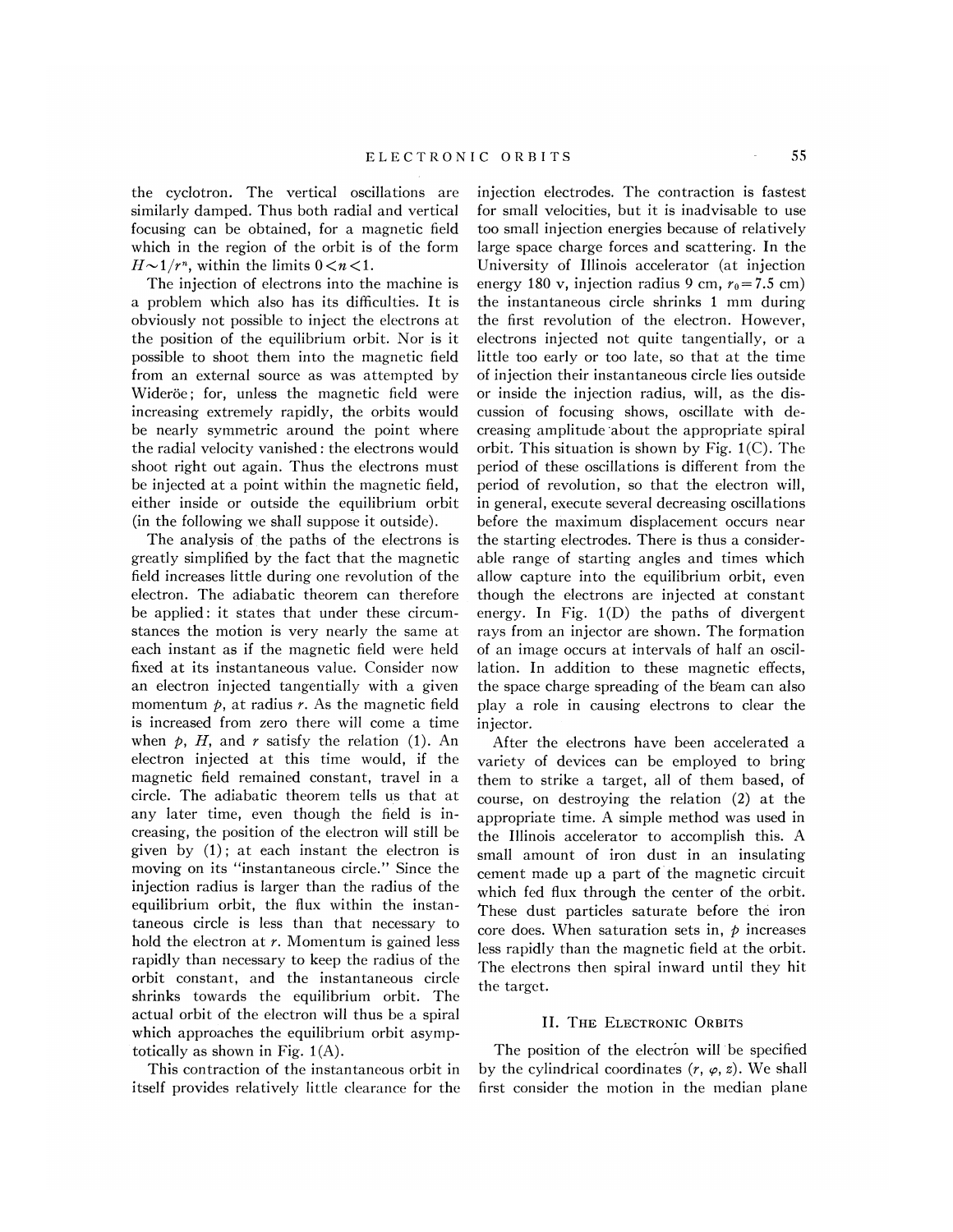$(z=0)$ , in which the magnetic field has only a z component,  $H_z = H(r, t)$ . This field can be derived from a vector potential,  $A_{\varphi} = A(r, t)$ , by the relation

$$
H_z = r^{-1}\partial(rA)/\partial r = A/r + \partial A/\partial r.
$$
 (3)

There is a concomitant electric field  $E_{\varphi} = -A/c$ . The Hamiltonian function is

$$
3\mathcal{C} = c(m^2c^2 + p r^2 + p^2)^{\frac{1}{2}}, \quad p = p \sqrt{r + eA/c}.
$$

Here  $p_{\varphi}$  is the canonical angular momentum, defined by the relation

$$
p=mr\dot{\varphi}/(1-v^2/c^2)^{\frac{1}{2}},
$$

and is a constant of the motion.

For any  $p_{\varphi}$ , the radius  $r_i$  of the instantaneous circle is determined by the condition  $\dot{p}_r = 0$ , or, since  $\dot{p}_r = c^2 p p' / \mathcal{R}$ , by

$$
p'_{i} = -(p_{\varphi}/r^{2} - eA'/c)_{i} = 0.
$$
\n<sup>(4)</sup>\n
$$
\ddot{x} + \dot{\epsilon}\dot{x}/\epsilon + c^{4}p_{i}p''_{i}x/\epsilon^{2} = -\ddot{r}_{i} - \dot{\epsilon}\dot{r}_{i}/\epsilon.
$$
\n<sup>(8)</sup>

We use a prime to denote partial differentiation with respect to  $r$ . The subscript  $i$  indicates that the quantity is to be evaluated at  $r=r_i$ ; the subscript 0 will be used for  $r=r_0$ . Since an electron moving on the instantaneous circle has a momentum  $p_i$ , we see, using (3), that (4) is another expression of the relation (1).

The condition for motion in the equilibrium circle  $(r_i = r_0, a constant independent of time)$ is then

$$
p_{\varphi} = 0, \quad A'_{0} = 0, \tag{5}
$$

since  $p_{\varphi}/r_0^2$  is independent of time, and we take A of the form<sup>4</sup>  $A(r, t) = f(r)h(t)$ .

It can readily be shown that the condition  $A'_0 = 0$  is equivalent to (2). We have

$$
\phi = f \mathbf{H} \cdot d\mathbf{\sigma} = f \operatorname{curl} \mathbf{A} \cdot d\mathbf{\sigma} = f \mathbf{A} \cdot d\mathbf{s} = 2\pi r_0 A_0,
$$

and from (3),  $H_0 = A_0/r_0$ . Thus on the equilibrium circle,  $\phi_0 = 2\pi r_0^2 H_0$ .

It may be remarked that for a magnetic field everywhere of the form  $H = b/r^n$  (and thus lacking the central field necessary to satisfy the flux condition (2)) the vector potentia is  $A = b/(2-n)r^{n-1}$ , and (4) gives  $er_i^2H_i/c$  $=(2-n)\rho_{\varphi}/(1-n)$ , or, from (1),  $p_i r_i = constant$ . In such a field the electron spirals rapidly towards the center as its momentum increases.

## Radial focusing

In order to take advantage of the adiabatic theorem, we write  $r=r_i+x$ , and suppose  $x\ll r_i$ . If we introduce x and  $p_x = p_x$  as new canonical variables, and in the new Hamiltonian function,  $3C_1 = 3C - p_x \dot{r}_i$ , retain only terms not higher than quadratic in x and  $p_x$  we obtain

$$
3\mathcal{C}_1 = \epsilon + \frac{1}{2}c^2 p_x^2 / \epsilon + \frac{1}{2} p_i p''_x^2 / \epsilon - p_x \dot{r}_i. \qquad (6)
$$

Here  $\epsilon = c(m^2c^2 + p_i^2)^{\frac{1}{2}}$  is the energy of an electron moving on the instantaneous circle.

The equations of motion are

$$
\begin{aligned}\n\dot{x} &= c^2 p_x / \epsilon - \dot{r}_i, \\
\dot{p}_x &= -c^2 p_i p''_i x / \epsilon,\n\end{aligned} \tag{7}
$$

which, by eliminating  $p_x$ , give

$$
\ddot{x} + \dot{\epsilon}\dot{x}/\epsilon + c^4 p_i p''_i x/\epsilon^2 = -\ddot{r}_i - \dot{\epsilon}\dot{r}_i/\epsilon. \tag{8}
$$

The forcing terms on the right represent the nonadiabatic corrections to the motion.

If we write  $x = (mc^2/\epsilon)^{\frac{1}{2}}u$ , and omit the forcing terms for the moment, (8) becomes

$$
\ddot{u} + \omega_r^2 u = 0,
$$
  

$$
\omega_r^2 = c^4 \dot{p}_i p^{\prime\prime}{}_i / \epsilon^2 - \frac{1}{2} \ddot{\epsilon} / \epsilon + \frac{1}{4} \dot{\epsilon}^2 / \epsilon^2 \sim c^4 \dot{p}_i p^{\prime\prime}{}_i / \epsilon^2, \quad (9)
$$

since the second and third terms of  $\omega_r^2$  are smaller than the first by a factor of order  $(cp_m/\epsilon)^2 f^2/\nu^2$ , where f is the frequency of the magnetic field,  $\nu$  the frequency of revolution of the electron, and  $p_m$  is the maximum momentum attained by the electron. If we write

$$
p^{\prime\prime}{}_{i} = n_{i}^{2} p_{i} / r_{i}^{2},\tag{10}
$$

Eq. (9) takes the simple form

$$
\omega_r = n_i v/r_i.
$$

The frequency of radial oscillation is thus just  $n_i$  times the frequency of rotation of the electron in its orbit. In general  $n_i$  will be a slowly varying function of r, but for  $H \sim 1/r^n$ ,  $n_i$  is independent of r,  $n_i = (1 - n)^i$ . We also see that for focusing<br>oscillations to occur we must have  $p''_i > 0$ , which, on the equilibrium circle, reduces to  $A''_0>0$ , in virtue of (5). The equilibrium circle is thus the point of minimum electric field.

If we choose  $t=0$  when  $A=0$ , we require the solution of (9) only for  $\omega_t \gg 1$ , since this condi-

<sup>&</sup>lt;sup>4</sup> The case in which there is a time independent flux  $\phi_1$ through the center of the orbit is also of interest. It can be represented by  $A(r, t) = f(r)h(t) + \phi_1/2\pi r$ , which necessitates only replacing  $p_{\varphi}$ , in (5), by  $p_{\varphi}+e\phi_1/2\pi c$ .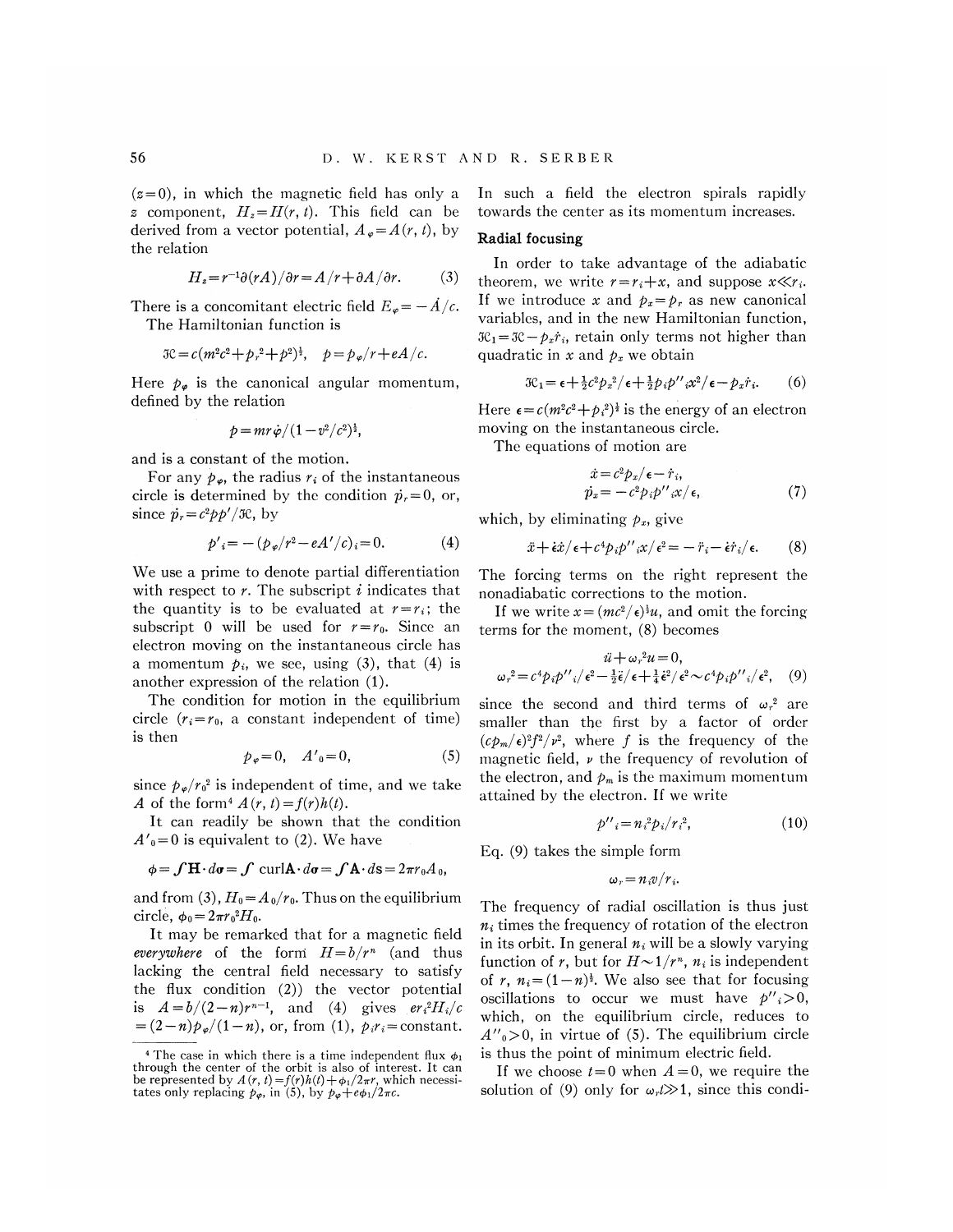tion is already met at the time of injection of the electron. The asymptotic form of the solution for  $\omega_r t \gg 1$  is

$$
u = a(c/r_0\omega_r)^{\frac{1}{2}} \sin\left[\int_0^t \omega_r dt + \gamma\right],
$$
  

$$
x = a(mcr_i/n_i p_i r_0)^{\frac{1}{2}} \sin\left[\int_0^t \omega_r dt + \gamma\right], \quad (11)
$$

with a and  $\gamma$  arbitrary constants. The amplitude of the radial oscillations is thus damped by a factor  $(p_i/r_i)^{-\frac{1}{2}} = (eH_i/c)^{-\frac{1}{2}}$ .

### Injection of the electron

or

An electron injected on its instantaneous circle, will, in the adiabatic limit, continue to move on this circle as it shrinks down to the equilibrium orbit. The rate of contraction of the instantaneous circle can be obtained by differentiating (4),

$$
\dot{r}_i = -e\dot{A'}_i/cp''_i = -\dot{A'}_i/(A''_i + 2A'_i/r_i).
$$

For  $r_i - r_0$  small this reduces, in virtue of (5), to  $\dot{r}_i = -(\dot{r}_i - \dot{r}_0) \dot{A}''$  and  $A''$  p. The shift of the instantaneous circle toward the equilibrium orbit produced by a change  $\delta H$  of the magnetic field is thus given by

$$
\delta r_i/(r_i - r_0) = -\delta H/H. \tag{12}
$$

An electron injected not on the instantaneous circle, but in its neighborhood, will oscillate about the instantaneous circle; its motion is described by (11). Since the instantaneous circle is simultaneously approaching the equilibrium orbit, the resultant motion is that shown in Fig. 1(C).

Both the damping of the oscillation about the instantaneous circle and the shrinking of the instantaneous circle toward the equilibrium orbit are used to cause the electrons to miss the injector on successive revolutions. In terms of the voltage gain per revolution  $\delta V$ , and the injection voltage  $V$ , the damping is expressed by

$$
\delta a/a = -\frac{1}{4}\delta V/V, \qquad (13)
$$

where  $\delta a/a$  is the fractional decrease in the The equations of motion are amplitude of oscillation. Similarly the shrinking described by (12) is

$$
\delta r_i / (r_i - r_0) = -\frac{1}{2}\delta V / V. \tag{14}
$$

We may verify that the wandering from the instantaneous circle caused by the nonadiabatic correction terms in (8) is in fact very small. The term  $\dot{\epsilon} \dot{r}_i / \epsilon$  is of order  $\ddot{r}_i v^2 / c^2$ , and will be neglected. Let  $t_I$  be the time of injection. The asymptotic solution of (8) for  $\omega_t t \gg 1$  can be written down with the aid of the solutions (11). It is

$$
x = -\int_{t_l}^{t} \left\{ \frac{n_i(s)p_i(s)r_i(t)}{n_i(t)p_i(t)r_i(s)} \right\}^{\frac{1}{2}} \frac{\ddot{r}_i(s)}{\omega_r(s)} \sin \left[ \int_s^t \omega_r dt' \right] ds
$$

$$
= \left\{ \frac{n_i(t_l)p_i(t_l)r_i(t)}{n_i(t)p_i(t)r_i(t_l)} \right\}^{\frac{1}{2}} \frac{\ddot{r}_i(t_l)}{\omega_r(t_l)^2}
$$

$$
\times \cos \left[ \int_{t_l}^t \omega_r dt' \right] - \frac{\ddot{r}_i(t)}{\omega_r(t)^2}.
$$

The maximum displacement is

$$
x_m = -2\ddot{r}_i(t_I)/\omega_r(t_I)^2.
$$

In the interesting case, near the beginning of the acceleration when the field is increasing linearly with time, differentiation of (12) gives  $\ddot{r_i}$  $=-2\dot{r}_i\dot{H}/H$ . If  $\delta H$  and  $\delta r_i$  are the increments of H and  $r_i$  during one revolution of the electron, we then have

$$
x_m = \delta r_i \delta H / \pi^2 n_i^2 H,
$$

all quantities being evaluated at  $t=t_I$ .

## Vertical focusing

where

Near the median plane the magnetic field has a radial component determined by  $\partial H_r/\partial z$  $=\partial H_z/\partial r$ . The vector potential then takes the form

$$
A_{\varphi} = A(r, t) - \frac{1}{2}A_1(r, t)z^2
$$

$$
A_1(r, t) = \partial H_z / \partial r |_{z=0} = (c/e) [ (r p)' / r ]'_{i}.
$$

For small deviations from the median plane, the Hamiltonian (6) must be supplemented by the terms

$$
\mathcal{R}_z = \frac{1}{2}c^2 p_z^2 / \epsilon - \frac{1}{2}c^2 p_i [(r p)' / r']' \frac{z^2}{\epsilon}
$$

$$
\dot{z}=c^2p_z/\epsilon, \quad \dot{p}_z=c^2p_i[(r\dot{p})'/r]'; \dot{z}/\epsilon,
$$

which differ from (7) only in the absence of a forcing term, and in the replacement of  $p''$ <sub>i</sub> by